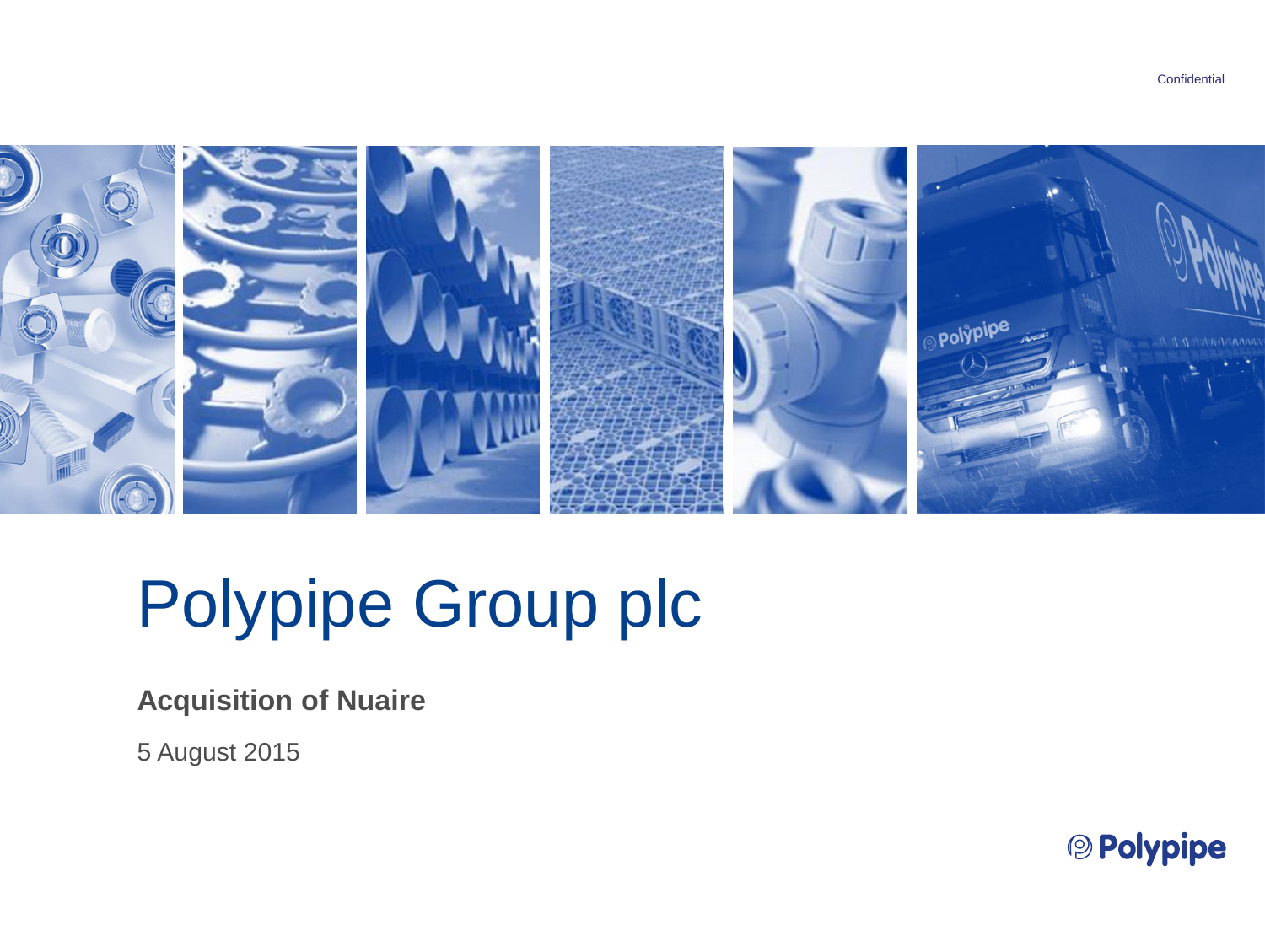### **Important notice**

<sup>②</sup> Polypipe

This document has been prepared by Polypipe Group plc (the "Company") and comprises the slides for a presentation to analysts concerning the Company and the proposed acquisition by the Company's subsidiary, Polypipe Limite capital of Nu-Oval Acquisitions 1 Limited (the "Acquisition"). The information and opinions contained in this document and any other material discussed verbally are provided as at the date of this document and are subject without notice. This document has not been approved by the UK Financial Conduct Authority (the "FCA"). This document is not a prospectus prepared in accordance with the Prospectus Rules made under Part VI of the Financial ("FSMA"). No reliance may or should be placed by any person for any purpose whatsoever on the completeness, accuracy or fairness of the information contained in this document, or any other material discussed verbally.

This document does not constitute, or form part of, any offer to sell or issue, or invitation to purchase or subscribe for, or any solicitation of any offer to purchase or subscribe for, any securities of the Company or in part of it, or the fact of its existence or distribution, form the basis of, or be relied on in connection with, any contract or investment decision, nor does it constitute a recommendation regarding the securities of the the information in this document should not be treated as giving investment advice and the document should not be relied upon as a representation of any matter that a potential investor should consider when evaluating the

This document and its contents are strictly confidential and should not be distributed, published or reproduced by any medium or in any form, directly or indirectly, in whole or in part to any other person. This document i in member states of the European Economic Area (the "EEA") who are "qualified investors" within the meaning of Article 2(1)(e) of the Prospectus Directive (Directive 2003/71/EC, as amended by the 2010 PD Amending Directive Investors") and, where addressed to and directed to persons in the United Kingdom, to qualified investors who: (i) have professional experience in matters relating to investments falling within Article 19(5) of the Financi Promotion) Order 2005, as amended (the "FPO"); or (ii) are high net worth entities as described in Article 49(2)(a) to (d) of the FPO; or (iii) are persons to whom it may otherwise lawfully be made and in all cases are cap Client or an Eligible Counterparty for the purposes of the FCA Conduct of Business Rules (all such persons being together referred to as "Relevant Persons"). Any person in the EEA or the UK who receives this presentation w and agreed that it is a Relevant Person. Any such recipient will also be deemed to have represented and agreed that it has not received this document on behalf of persons in the EEA other than Qualified Investors or person (where equivalent legislation exists) for whom the person has authority to make decisions on a wholly discretionary basis. The Company will rely on the truth and accuracy of the foregoing representations and agreements. An not a Relevant Person should not act or rely on this presentation or any of its contents. Failure to comply with this restriction may constitute a violation of applicable securities laws.

Neither this document nor any part or copy of it may be taken or transmitted into the United States of America, its territories and possessions, any State of the United States, and the District of Columbia (together, the " indirectly, in the United States. The shares of the Company have not been and will not be registered under the U.S. Securities Act of 1933, as amended (the "Securities Act") or the securities laws of any state of the Unite the United States absent registration with the US Securities and Exchange Commission, except in reliance on an exemption from, or in a transaction not subject to, the registration requirements of the Securities Act.

Neither this document nor any part or copy of it may be taken or transmitted, directly or indirectly, into Australia, Canada, Japan, New Zealand or South Africa or distributed directly on indirectly in Australia. Canada, J resident thereof. Any failure to comply with the above restrictions may constitute a violation of United States, Australian, Canadian, Japanese, New Zealand or South African securities laws. The distribution of this docume by law, and persons into whose possession this document comes should inform themselves about, and observe, any such restrictions. The shares of the Company have not been and will not be registered under the securities laws New Zealand or South Africa and, subject to certain exceptions, may not be offered or sold within Australia, Canada, Japan, New Zealand or South Africa. This document does not constitute an offer of securities to the publi Kingdom or in any other jurisdiction.

Moelis & Company UK LLP ("Moelis & Company") is authorised and regulated in the United Kingdom by the Financial Conduct Authority. Deutsche Bank AG ("Deutsche Bank") is authorised under German Banking Law (competent author bank) and, in the United Kingdom, by the Prudential Regulation Authority. It is subject to supervision by the European Central Bank and by BaFin, Germany's Federal Financial Supervisory Authority, and is subject to limited Prudential Regulation Authority and Financial Conduct Authority. Details about the extent of its authorisation and regulation by the Financial Conduct Authority are available on request. Numis Securities Limited ("Numis") Kingdom by the FCA. Each of Moelis & Company, Deutsche Bank and Numis is acting solely for the Company and no one else in connection with the Acquisition and they will not be responsible to anyone other than the Company fo afforded to their respective clients nor for providing advice in relation to the Acquisition and/or any other matter referred to in this Announcement. Apart from the responsibilities and liabilities, if any, which may be i Deutsche Bank and/or Numis by the Financial Services and Markets Act 2000 or by the regulatory regime established under it, none of the Company, Moelis & Company, Deutsche Bank and Numis nor any of their respective affilia whatsoever for the contents of the information contained in this Announcement or for any other statement made or purported to be made by or on behalf of the Company. Moelis & Company. Deutsche Bank and/or Numis or any of t connection with the Company or the Acquisition.

The Company, Moelis & Company, Deutsche Bank and/or Numis and each of their respective affiliates disclaim all and any liability, whether arising in tort, contract or otherwise (save as referred to above) in respect of any in this Announcement and no representation or warranty, express or implied, is made by the Company, Moelis & Company, Deutsche Bank and/or Numis or any of their respective affiliates as to the accuracy, completeness or suf contained in this Announcement.

The information in this document includes forward-looking statements which are based on the Company's or, as appropriate, the Company's directors' current expectations and projections about future events. These forward-loo date of this document and are subject to risks, uncertainties and assumptions about the Company and its subsidiaries and investments, including, among other things, the development of its business, trends in its operating In light of these risks, uncertainties and assumptions, the events or circumstances referred to in the forward-looking statements may differ materially from those indicated in these statements, and you should not place und statements as a prediction of actual results or otherwise. None of the future projections, expectations, estimates or prospects in this document should be taken as forecasts or promises nor should they be taken as implying that the assumptions on which such future projections, expectations, estimates or prospects have been prepared are correct or exhaustive or, in the case of the assumptions, fully stated in this document. None of the Compan respective affiliates, or individuals acting on their behalf undertake to publicly update or revise any such forward-looking statement, whether as a result of new information, future events or otherwise.

Certain figures contained in this document, including financial information, have been subject to rounding adjustments. Accordingly, in certain instances, the sum or percentage change of the numbers contained in this docum figure given.

The copyright in the contents of this presentation is owned by the Company, unless otherwise stated. All rights reserved. You are responsible for obeying all applicable copyright laws.

The information in this document constitutes confidential information that has not been publicly disclosed and that may contain material price sensitive information and you are therefore receiving information in respect of an "insider" for the purposes of Part V of the Criminal Justice Act 1993 or Part VIII of the Financial Services and Markets Act 2000 or any equivalent legislation in any other jurisdiction. Accordingly, you and your relate Company's securities until the earlier of (i) the information in this document being made public by the Company or (ii) receipt of notice from the Company that the proposed transaction contemplated in this document is no l information may also constitute "market abuse" within the meaning of FSMA. The recipients of the information contained herein shall not use any of the information, while it is not public or generally available, to deal or deal, in the securities of the Company. Failure to comply with the foregoing restrictions may constitute a violation of applicable securities and criminal laws.

The information in this document may not be forwarded or distributed to any other person and may not be reproduced in any manner whatsoever. Any forwarding, distribution, reproduction or disclosure of this information in w

The information set out in this presentation may be subject to updating, completion, revision, verification and amendment and as such it may change materially. In giving this presentation, none of the Company, nor any of t and/or agents undertake any obligation to provide the recipient with access to any additional information or to update this presentation or any additional information or to correct any inaccuracies in any such information

By attending the presentation to which this document relates or by accepting this document you will be taken to have represented, warranted and agreed that (i) you are a Relevant Person, and (ii) you have read, understood of this notice. This document remains the property of the Company and on request must be returned and any copies destroyed.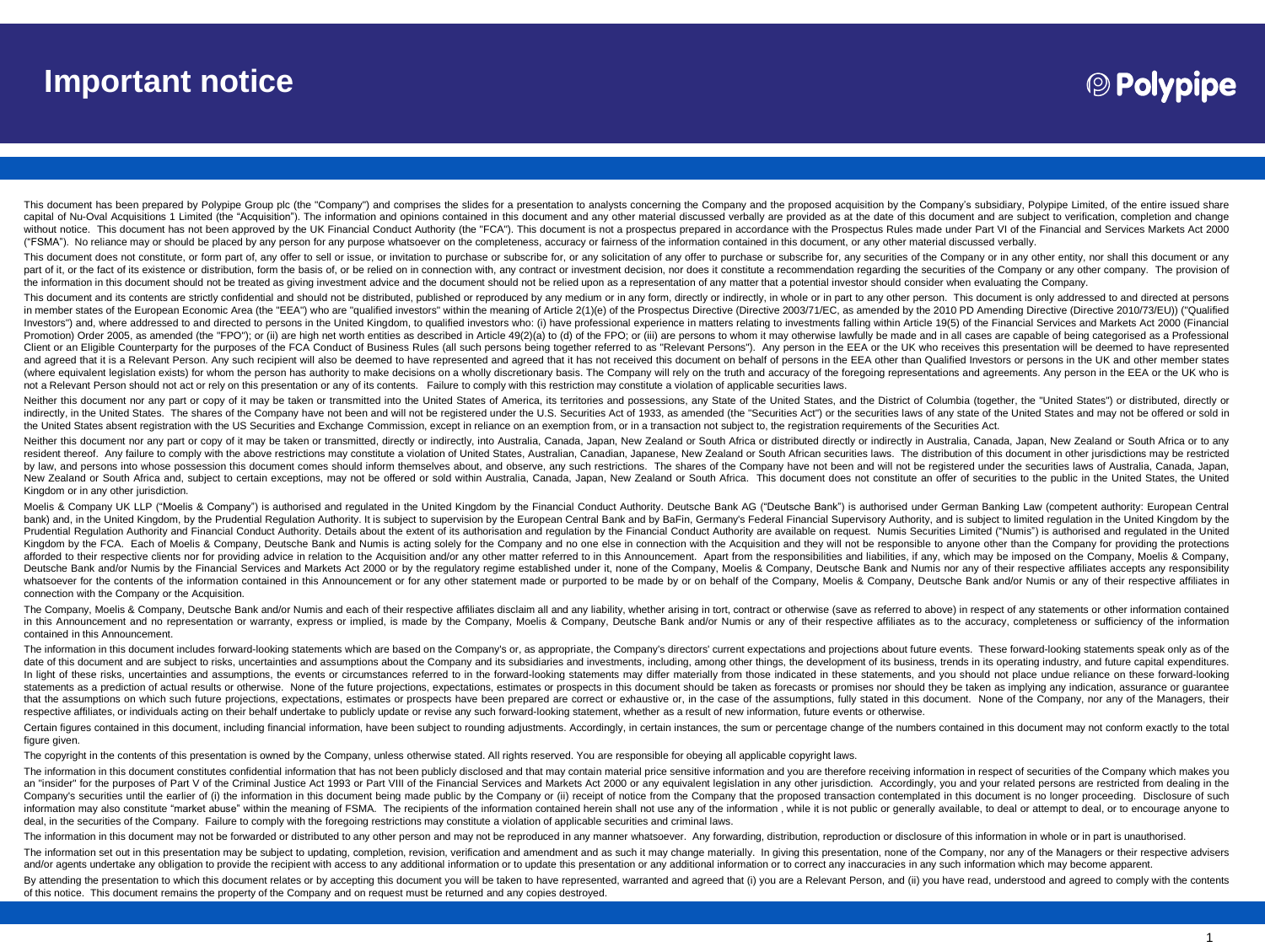- **Polypipe is announcing the acquisition of Nuaire for £145 million on a cash and debt-free basis** 
	- Leading UK designer, manufacturer and distributor of ventilation systems
	- Attractive growth profile and strong cultural fit
- Strong strategic rationale for a combination of Polypipe and Nuaire
	- Consistent with stated strategy to broaden presence in markets benefiting from energy legislation
	- Nuaire is well-positioned to capitalise on the high-growth UK ventilation market, which is forecast to outstrip the UK construction market, driven by increasing environmental regulation
	- Combination of both commercial philosophies broadens the product offer, provides further market reach to end-users and provides a solid platform for continued profitable growth
	- Accelerates Polypipe's strategy of increasing exports
- **Financially compelling investment** 
	- Acquisition expected to be double digit EPS accretive in the first full year financial of ownership
	- Robust growth profile
	- No pension deficit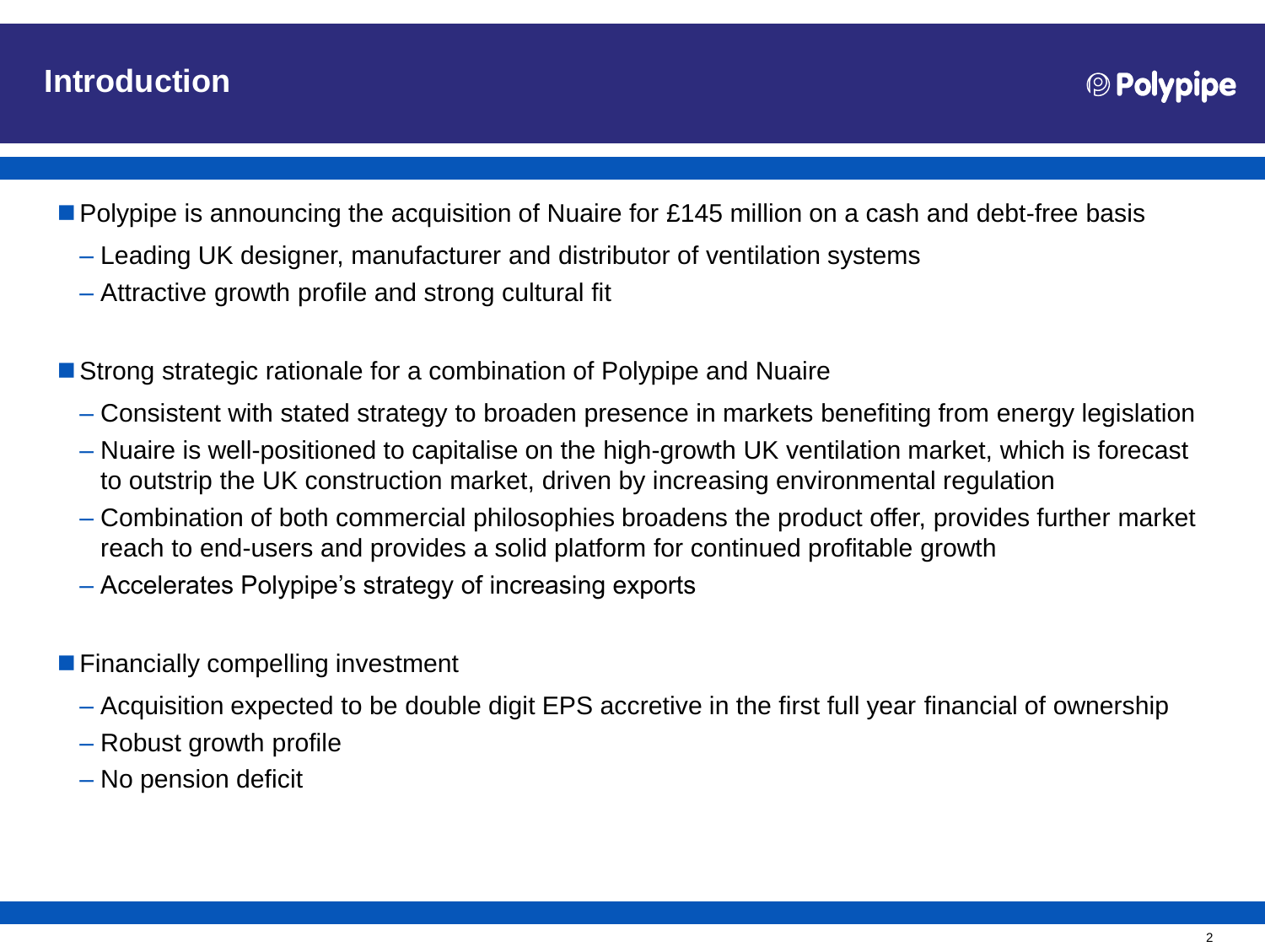### **Leading UK designer, manufacturer and distributor of ventilation systems**

# <sup>②</sup> Polypipe

**The UK Commercial segment** (56% of LTM sales) provides ventilation systems (with or without heat recovery) and energy efficient solutions for new build and refurbishments in both the private and public sectors in the UK

**The UK Residential segment** (28% of LTM sales) services both the private and public sector across the UK

**The International segment** (16% of LTM sales) sells Nuaire's ventilation systems in Europe and the Middle East both directly and via distributors

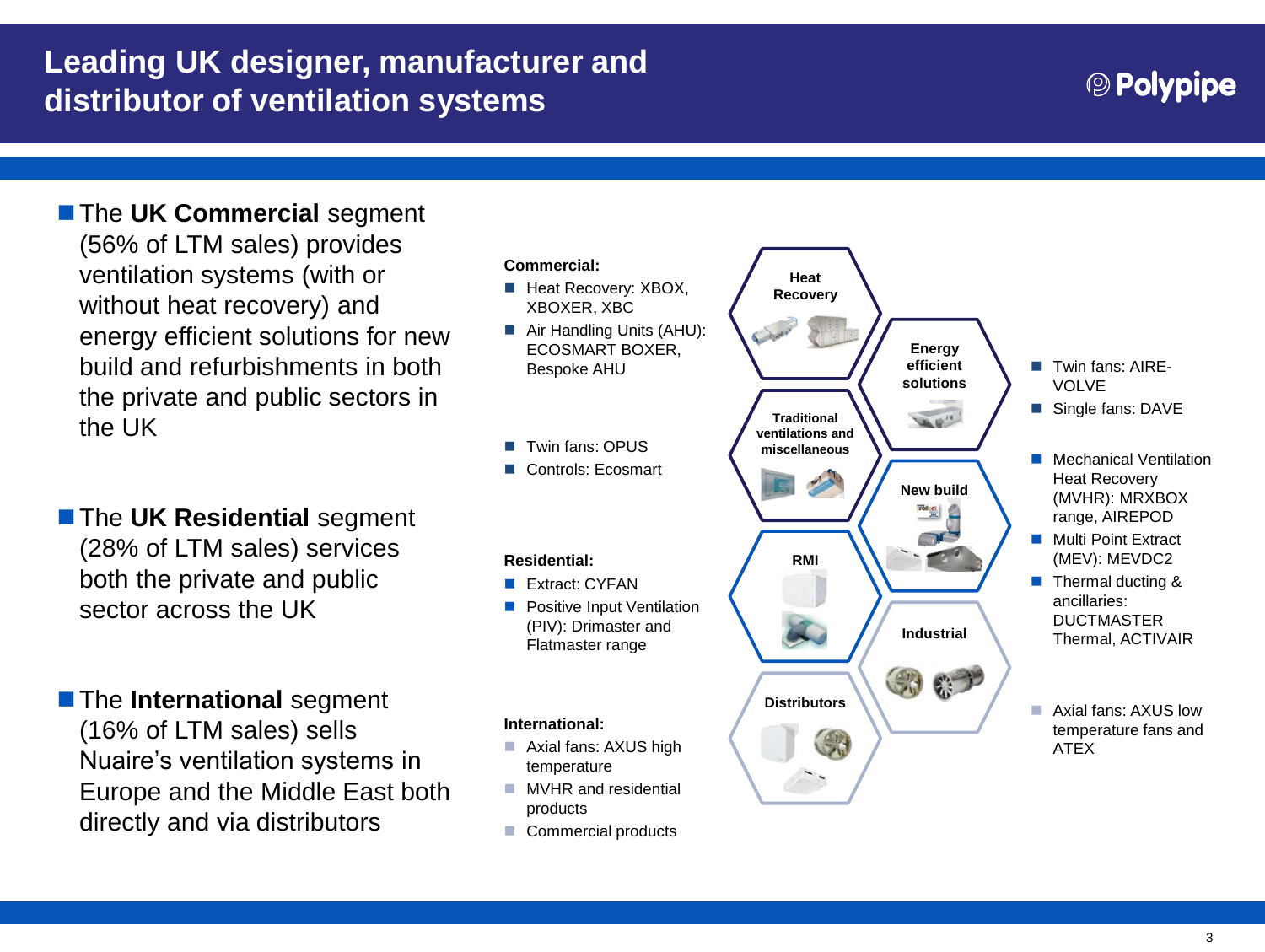Nuaire provides a market leading position in the UK Commercial ventilation sector where Polypipe is currently not present

Nuaire's product range is a strong complement to Polypipe in UK Residential where Polypipe can leverage its existing Group presence

■ Combination provides a solid platform for continued profitable growth

**Estimated UK ventilation market mix (by value, 2014)**



Total estimated market size: **£487m**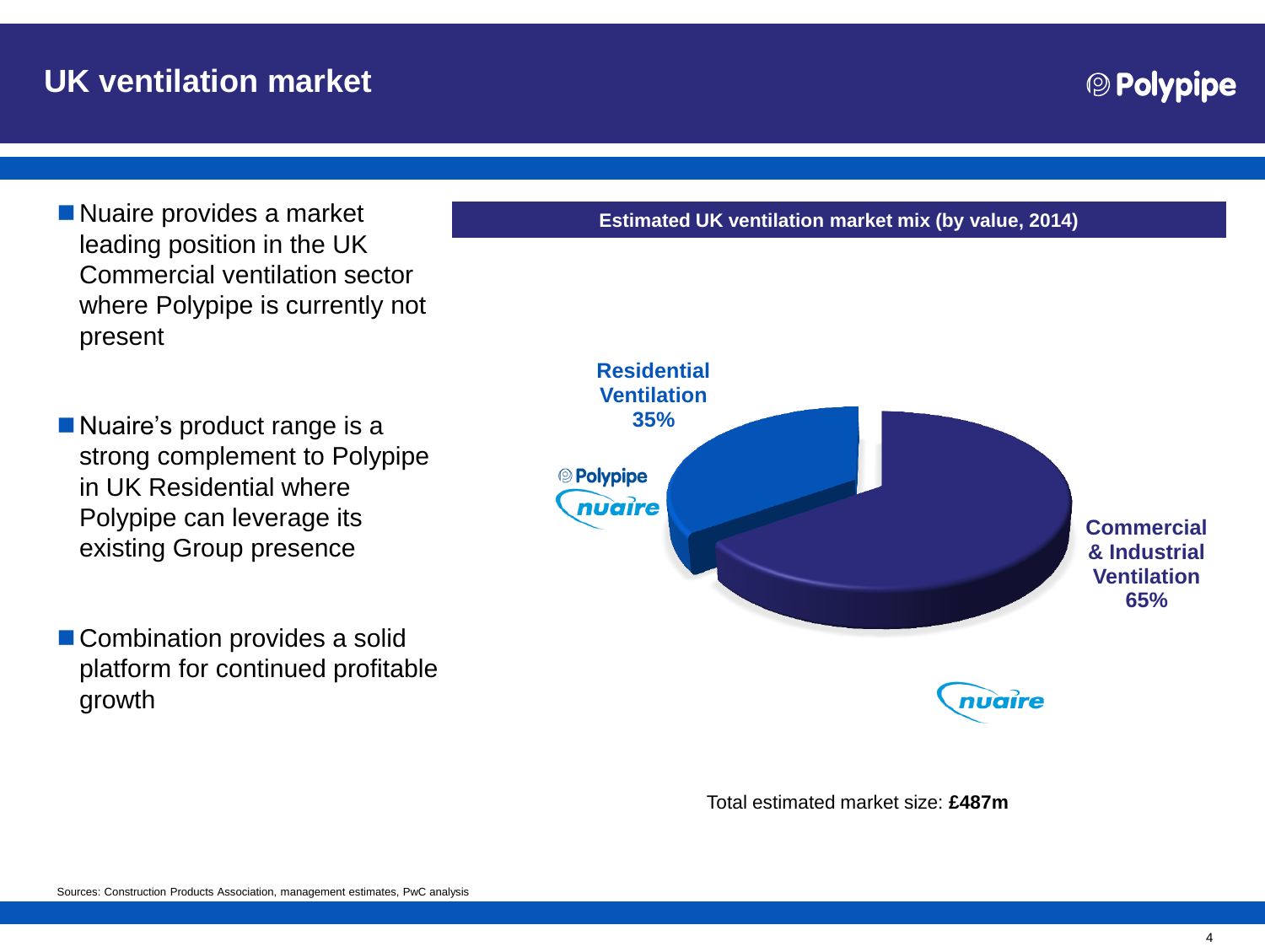### **Growth above UK construction**

- Nuaire has a leading position within the UK ventilation market, which is one of the fastest growing segments of the £86bn UK construction market, driven by increased environmental regulation
- Nuaire sales have therefore been growing ahead of the UK construction sector
- Nuaire's addressable ventilation market is currently growing at c.8% driven by increasing demand for sophisticated ventilation systems

| Historic relative growth (2012-14 CAGR) |       |
|-----------------------------------------|-------|
| <b>CPA Total output</b>                 | 3.9%  |
| CPA Housing + Commercial                | 4.6%  |
| <b>Nuaire sales</b>                     | 12.7% |

■ According to the UK Construction Products Association ("CPA"), the residential and commercial construction markets are expected to grow at c.3% p.a. to 2018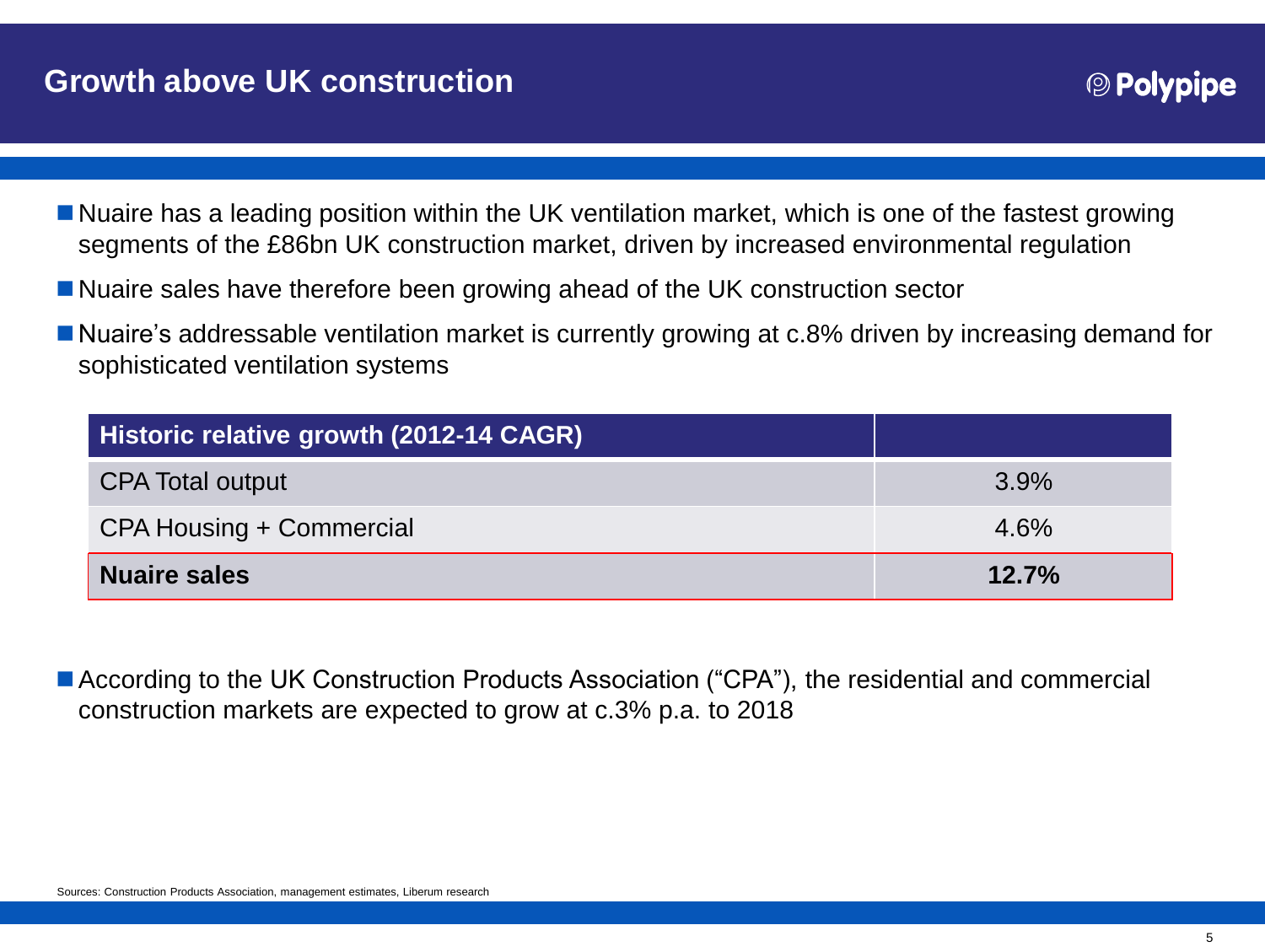### **Accelerates Polypipe's strategic response to market evolution**

- Reinforce Polypipe's role of finding carbon efficient solutions in response to legislative change
- Helps to move the customer proposition up the value chain from discrete products to complete engineered solutions



### **Performance-based solutions**

- High level of insulation and air tightness
- *MVHR and background heating*

- **Improving levels of** insulation and air tightness
- *Combination of UFH + MVHR / MEV*

### **Flats / Apartments Houses Multi-occupancy / Commercial**

- **Heating, ventilation** and air-conditioning
- *Single control interface across all systems*



**Combined market**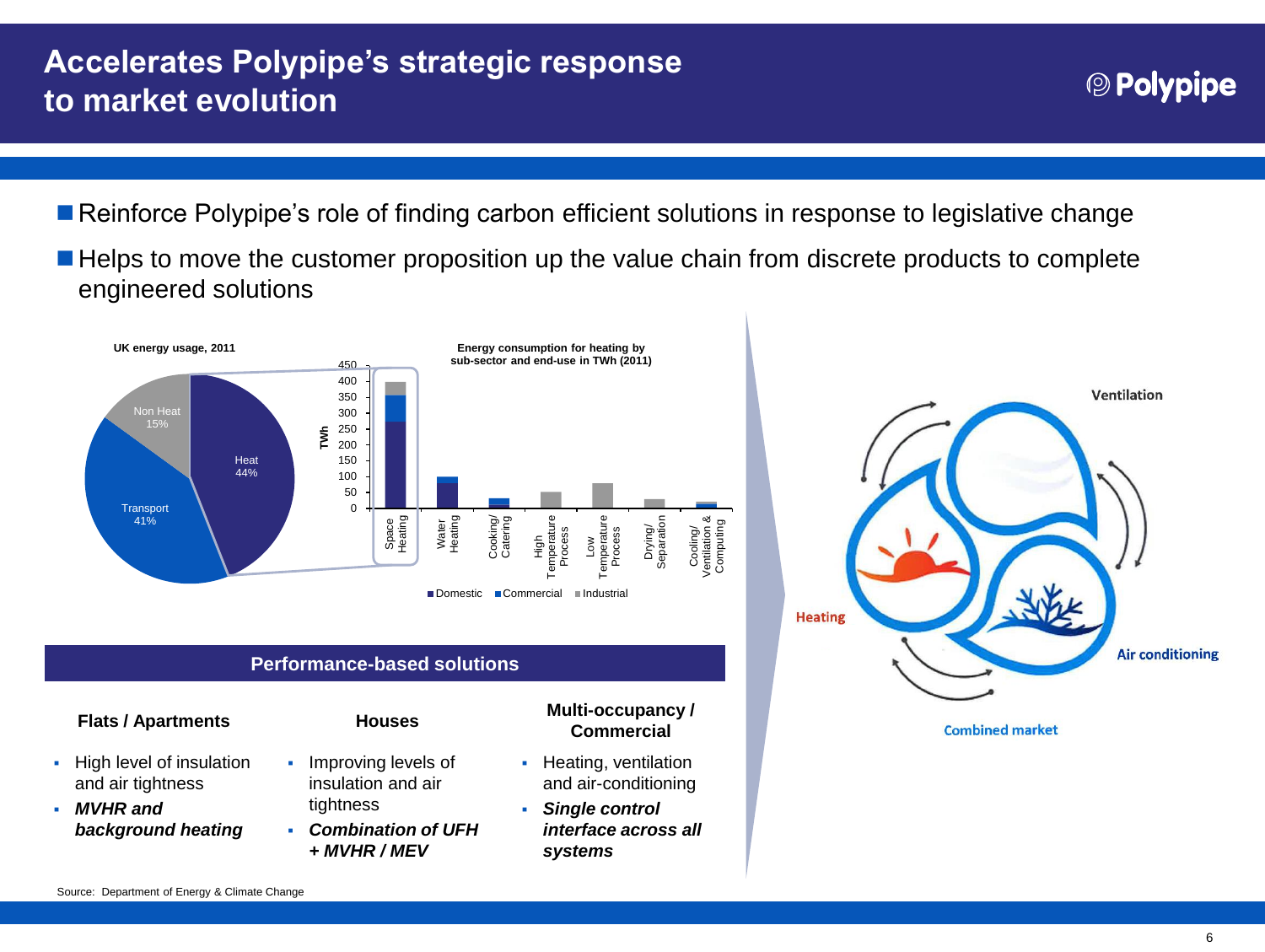- Nuaire's specification-led sales model supported by ability to provide bespoke solutions:
	- Energy saving controls integrated with Building Management Systems
	- BIM modelling for architectural design calculations
	- Heat recovery and acoustic performance optimisation
	- In-house laboratory testing
	- Specific certification in safety-critical applications
- **This provides opportunities for:** 
	- Product synergies such as shared product platforms and broader combined product offer (controls, ducting, accessories)
	- Sharing of best practice and internal capabilities: Innovation, NPD, IT, ...
- Nuaire's international footprint complements Polypipe's and accelerates another key strategic theme: Middle East & Exports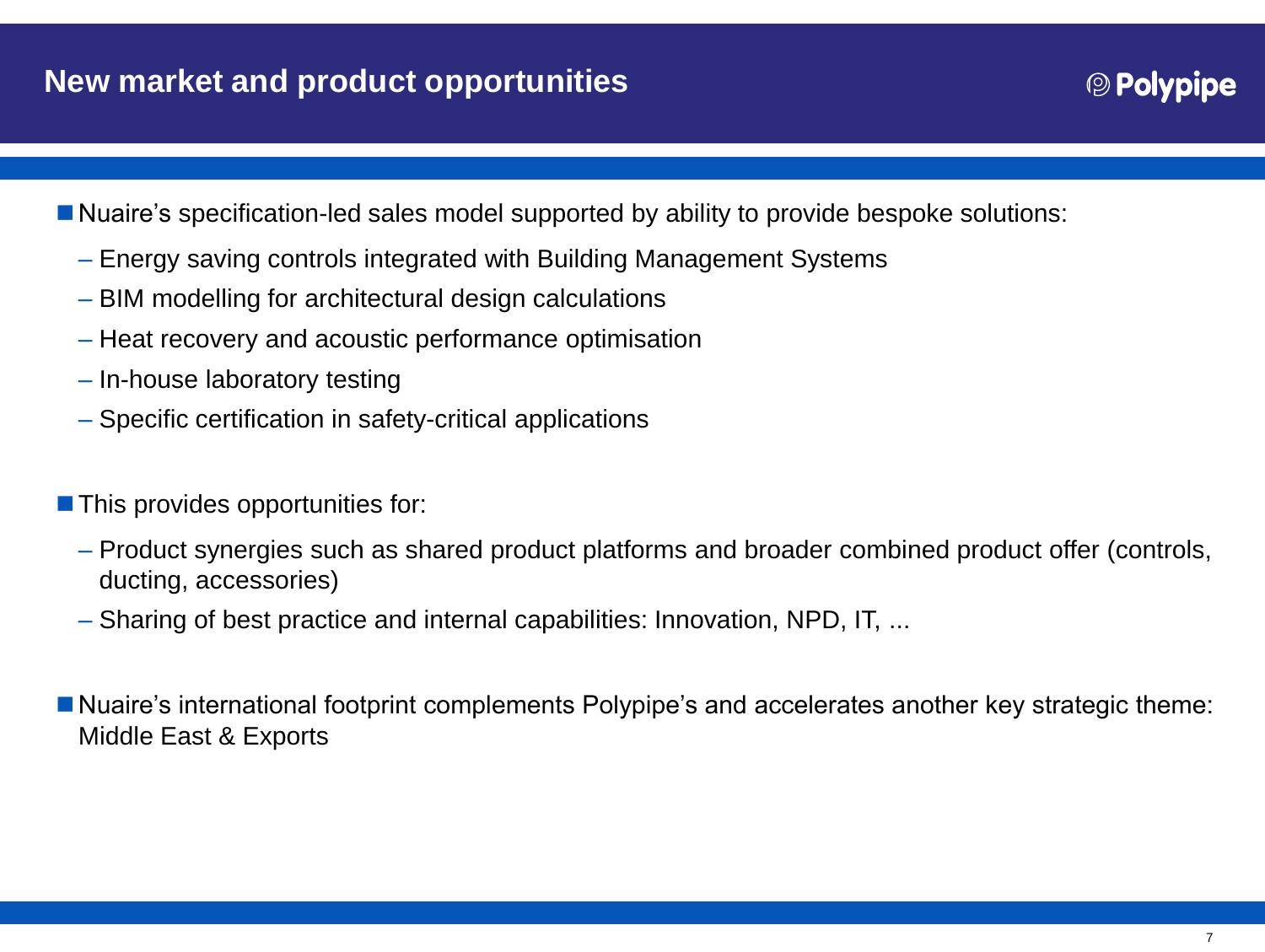# **Solid track record of growth, profitability and successful cash flow generation**

### 

- **Historically, Nuaire has** demonstrated robust financial performance even through a challenging economic climate
- During the period 2012 through 2014, Nuaire has organically grown sales by a CAGR of 12.7%, outgrowing its addressable market
- EBITDA margin increased c.3% in the past two years driven by efficiency gains and continuing investments
	- EBITDA margins consistently above 15% for the last 10 years
- Operating cash conversion rate<sup>1</sup> of 1.1x during  $FY13/14$







1. Defined as cash flow from operating activities / EBITA for the financial year ended 30 September 2014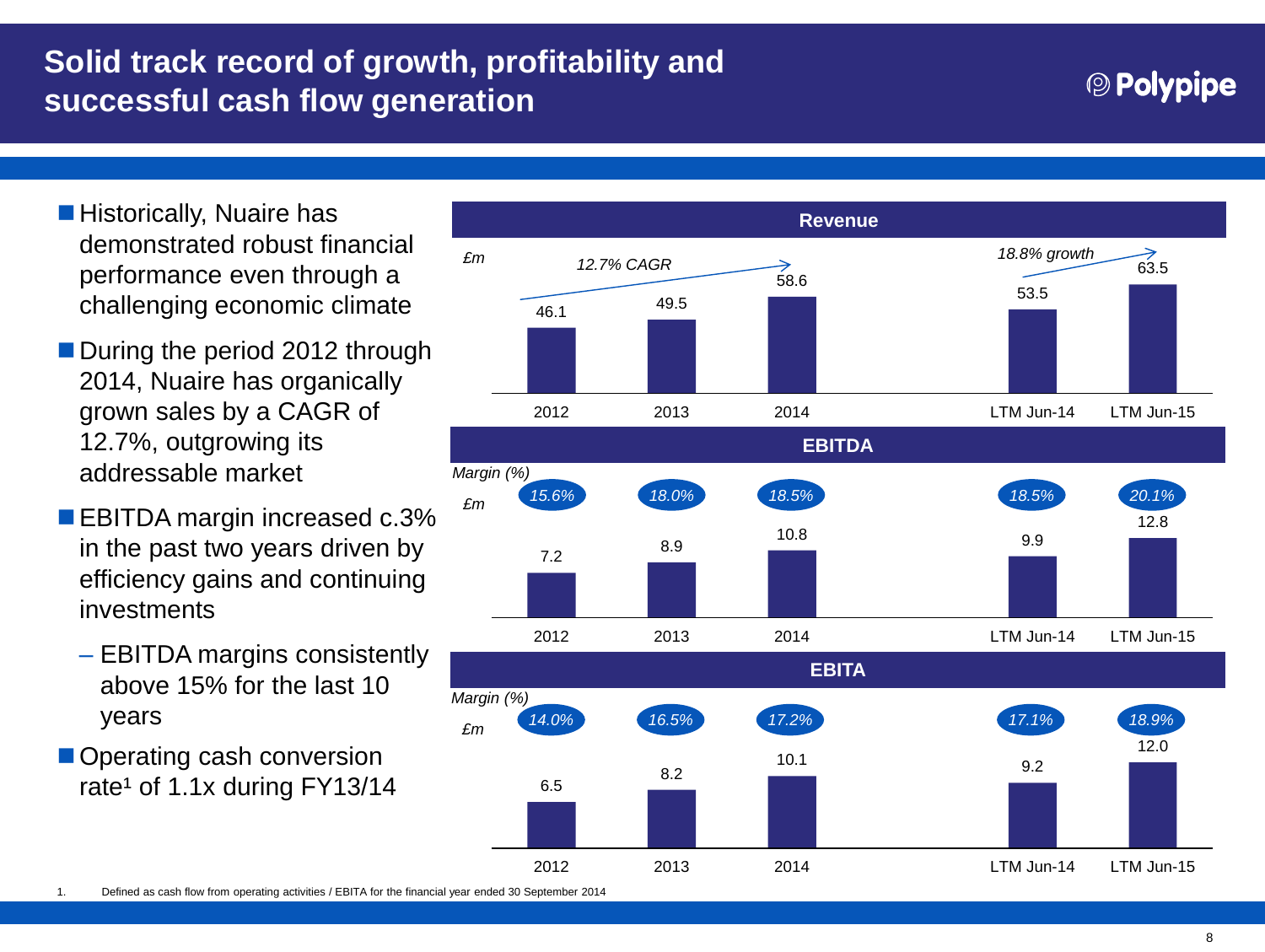# **Attractive financial effects**

- Combination of Polypipe and Nuaire is expected to provide a solid platform for continued profitable growth
- 2014 pro forma revenue for the combined entity of £385.6m and EBITDA of £71.6m, representing a c.18% increase
- **EBITDA margin going forward** to remain largely unchanged
- Acquisition expected to be double digit EPS accretive in the first full year of ownership
- **Polypipe intends to retain its** dividend policy
- **T** Transaction expected to close later this month



**<sup><sup>***©</sup>* Polypipe</sup></sup>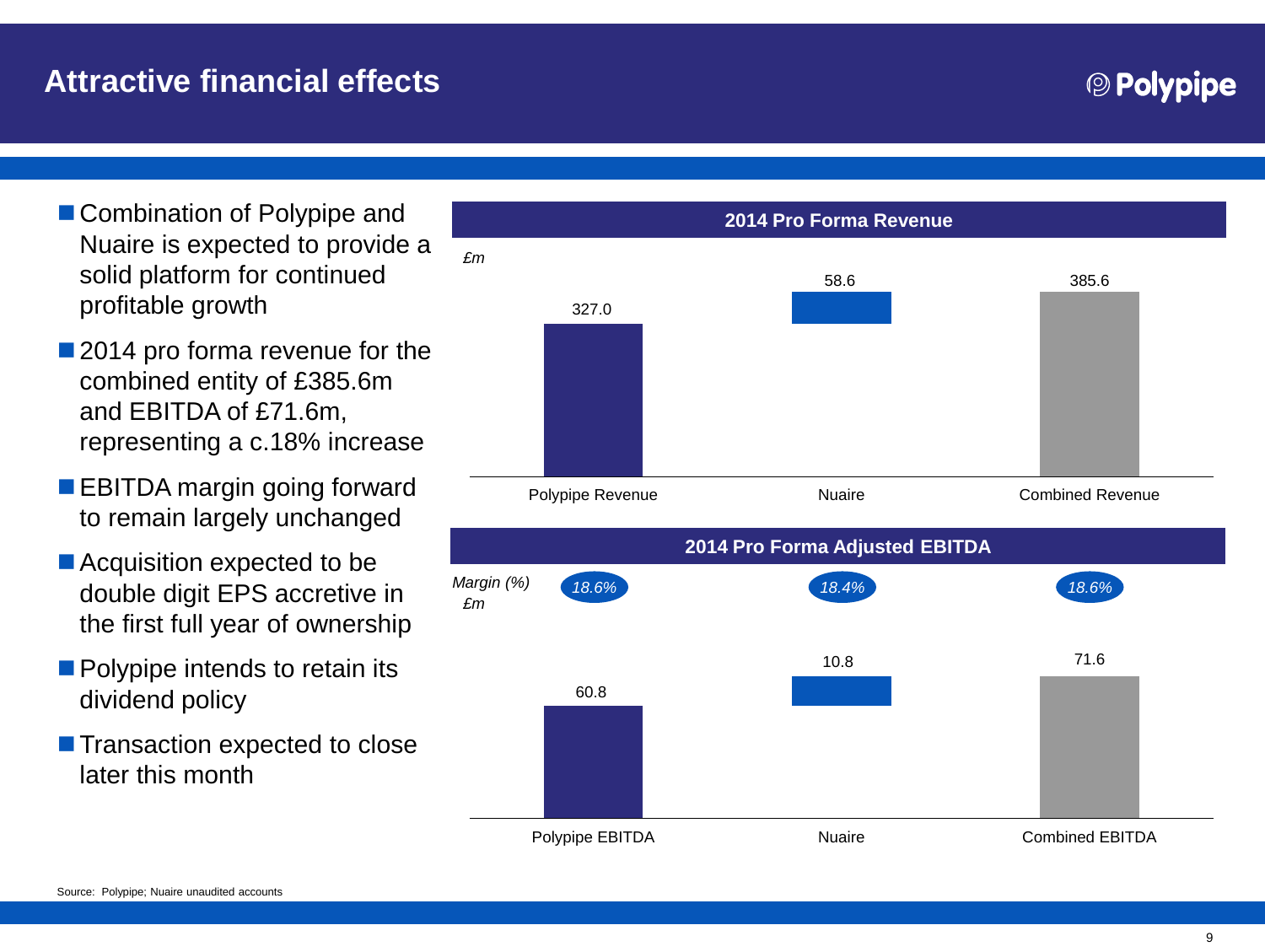- Purchase price of £145 million on debt and cash-free basis
	- Financed using a combination of existing cash from the balance sheet and new debt
- $\blacksquare$  In connection with the acquisition, the existing £120m term loan will be repaid and £40m revolving credit facility will be expanded to £300m
	- Will provide Polypipe with additional financial flexibility
	- Improved pricing due to favourable loan market conditions
	- The opening interest margin is 2.25%, however there is a margin ratchet clause in the new financing agreement and the margin reduces with lower leverage
	- Covenants:
		- Net debt not to exceed 3.5x LTM EBITDA between December 2015 and September 2016, 3.25x between December 2016 and June 2017 and not to exceed 3.0x thereafter
		- $-$  EBIT / total net Interest  $>$  4.0x